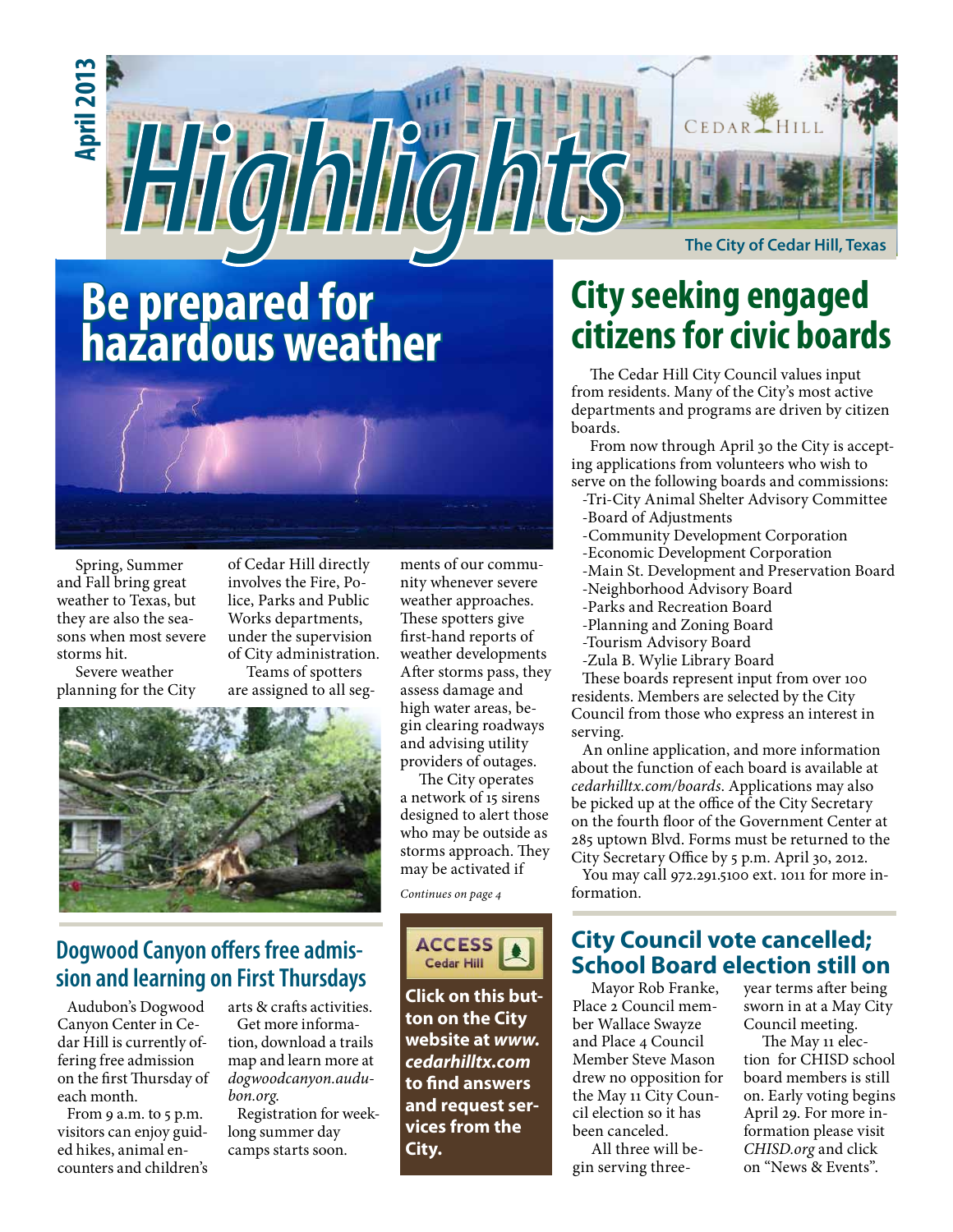**Lake Ridge Parkway Trail**

**Happy**

**trails** 

**for** 

**you**



**Let the City help promote your garage sale by registering it on the city website at**  *cedarhilltx.com/ garagesale* **or by calling 972.291.5100 x1090. Register by Thursday to get on the list posted on Fridays. It's free! Yard sales and garage sales must be registered, by City ordinance.** 



Scan with smartphone

**ACertified Scenic City** 

Crews are making good progress on the Lake Ridge Parkway trail that runs from Mansfield Road on the north to the US67 access road on the south.

The trail is the final portion of the expansion of Lake Ridge Parkway and will be a welcome addition for neighbors looking for safe, enjoyable family exercise and for cyclists attracted to our community. Completion is expected late in 2013.

**LEFT** Crews finish pavement near the southern end of the Lake Ridge Parkway hike/bike trail. **BELOW** Forms snake through mature trees on the Red Oak Creek Trail near South Clark Road.



Red Oak Creek Trail is currently under construction in the south central portion of Cedar Hill.

This 3-mile trail will extend from Virginia Weaver Park, near the high school, on its north end to Dot Thomas Park on South Clark at the southern termination.



There will also be extensions from the spine to the Cedar Hill Recreation Center on the east and the Cedar Trails Green Belt on the west.

Design and constructions of this trail, part of an extensive master plan of hike/ bike trails throughout the city is funded by a Dallas County grant to improve mobility within the community. This trail is expect-

ed to open later this year.



## **'Walk The Light' arts festival illuminates historic downtown**



Several thousand residents and visitors enjoyed great weather, artists creating and displaying in local businesses saturated with live music during the third annual Walk the Light Arts Festival in Cedar Hill in March.

This year's event showcased a "Better Block" project demonstrating how partnerships between businesses and the City might result in attractive and comfortable streetscapes that would bring more visitors to downtown and generate additional foot traffic for retailers in the area.

The late afternoon/evening event attracted a stimulating mix of long-time residents, new families and young adults. The Walk the Light staff generously chose to promote the Cedar Hill Food Pantry, Bridges Safehouse and Hope Mansion. View hundreds of photos at *walkthelight.org/march-16-2013-- -arts-festival*.

In addition to the City's participation, sponsors included Prosperity Bank, The Purple Farmhouse, Church on the Hill, Yelp\*, Nations Roofing, Suburban Newspaper, Babe's, artlovemagic. com, Chick-fil-A and VCRnow.com.



A double decker bus provided by Babe's was a popular attraction, with most enjoying the upper-story ride which gave a unique view to downtown and beyond. The bus served as a shuttle between downtown stops and visits to the Purple Farmhouse and the Library venues where additional artists performed.

The bus gave some idea of how walkable the downtown area could be with a little help from some sort of funky mass transit.

*Photos courtesy of Cedar Hill Mayor Rob Franke.*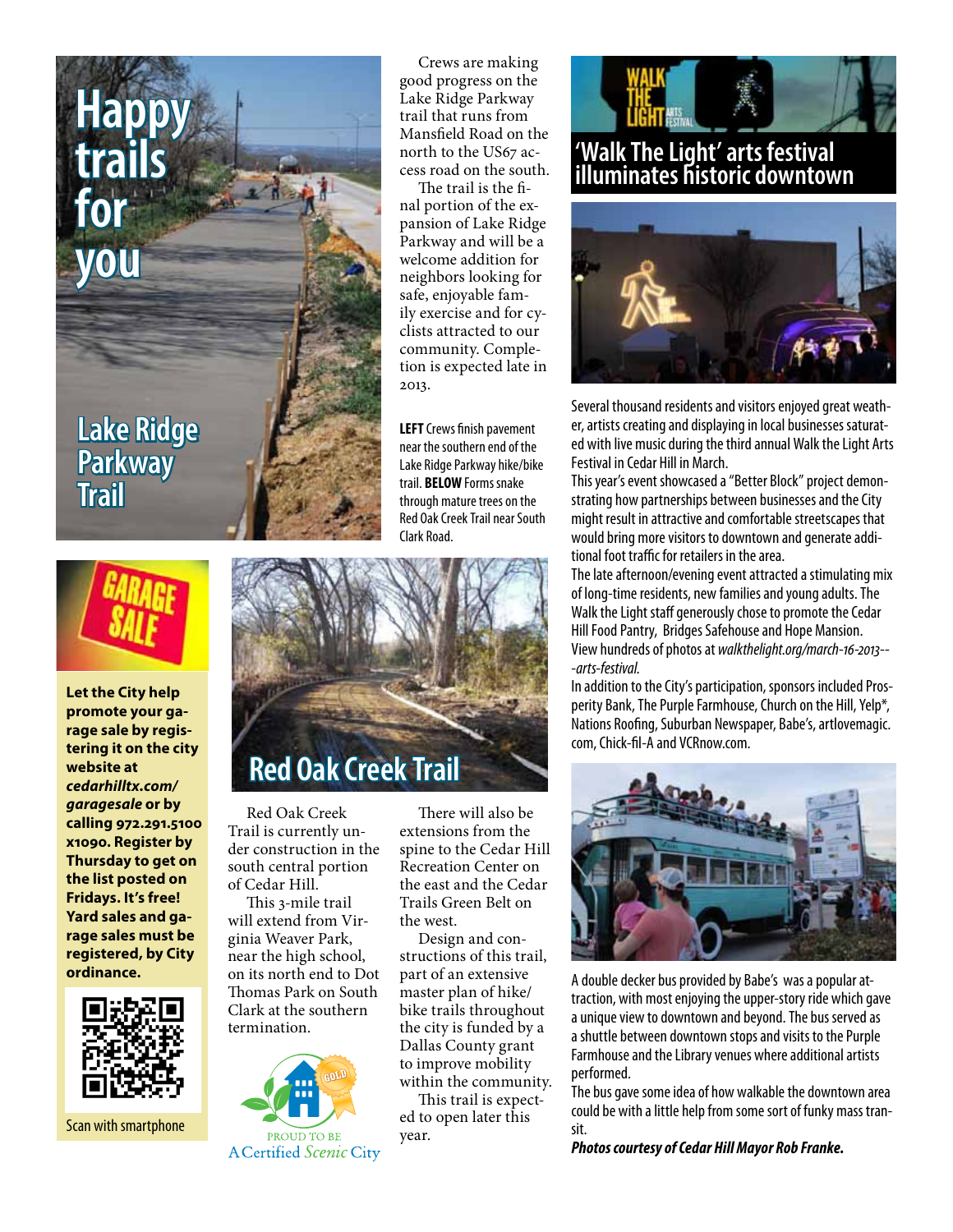# **People make it a community City Council actions on March 12**



Army Corporal Jordan Morado receives a City flag from Mayor Pro Tem Daniel Haydin at the City Council Meeting. Morado, a Cedar Hill resident, was recognized for his service as a medic in Afghanistan and recently earning his Ranger tab.



Red Cross proclamation



Saturday May 11 over a thousand cyclists will enjoy the beautiful scenery and the wonderful topography that attract so many to Cedar Hill when they participate in the Seventh Annual Rotary Club "Head for the Hills" bike rally.

Last year the event raised over \$106,000 benefitting the Cedar Hill Food Pantry, Cedar Hill Education Foundation, Bridges Safehouse, Hope Mansion, Friends of the Tri-City Animal Shelter, the Cedar Hill Library, TROT, CPAAA the Wheelchair Foundation and Polio Plus.

To be sponsor or to ride in this event, visit *headforthehills.org.*

#### Community  $\mathbb{R}$

For the most up-to-the-minute information on events, check out the City's online calendar by scanning this QR code with your smartphone. Free QR scanners are available in your phone's app store.



## April

#### 20 Earth Day and Arbor Day Celebration

10 a.m. - 2 p.m. Zula B. Wylie Public Library, 225 Cedar St.<br>Bring out the entire family for a special Earth Day celebration including a tribute to Arbor Day and tree dedication. A limited number of free trees will be available for quali-<br>fying Cedar Hill citizens. Enjoy storytelling, musical performances, kid-friendly recycled<br>crafts, tour the community gardens and mo crafts, tour the community gardens and more! For more information call 972.291.7323.

#### 23 City Council Meeting

6 p.m. Briefing Session. 7 p.m. Regular City Council Meeting Government Center, 285 Uptown Blvd., First Floor, Cannady Room.

#### 26 Bridges Safehouse Annual Building Bridges Banquet

6:45 p.m. Trinity Church of Cedar Hill, 1231 E. Pleasant Run Rd. Join Bridges Safehouse at their Annual Banquet, where they will share the heart of Bridges Safehouse as well the lives of those who have been impacted. Co-pastor and Director of Women's Ministry at Trinity Church, Becky Hennesy, will be the guest speaker for the event. Call 469.272.4441 for more information.

## May

#### 2 National Day of Prayer

7-9 p.m. Cedar Hill High School Performance Arts Center Sponsored by Transformation Vision, this local event is coordinated with the 62nd an- nual observance of the National Day of Prayer. The theme is "Pray for America." For more information, call TV at 972.291.2501.

#### 11 Head for the Hills Bike Rally

6 a.m. onsite registration, 8 a.m. start

Hosted by Uptown Village at Cedar Hill, enter from Pleasant Run Road. Riders enjoy the opportunity to choose from a family-friendly 20, 40 or 60-mile route. Rest stops are available every 10 miles. Online registration at *headforthehills.org* closes May 9 at midnight. On-site registration is available the morning of the event.

#### 11 School Board Election

For early voting locations/times and election day information, please visit the Dallas County Elections website at *dallascountyvotes.org.*

#### 14 City Council Meeting

6 p.m. Briefing Session.

7 p.m. Regular City Council Meeting

Government Center, 285 Uptown Blvd., First Floor, Cannady Room.

### **More social than ever**

Keep up with the latest goings on in Cedar Hill via social media. You can tweet with us at *twitter.com/CedarHillTX*. Like us on Facebook, look for City of Cedar Hill, Texas. Pin with us on *Pinterest.com/cedarhilltx*.